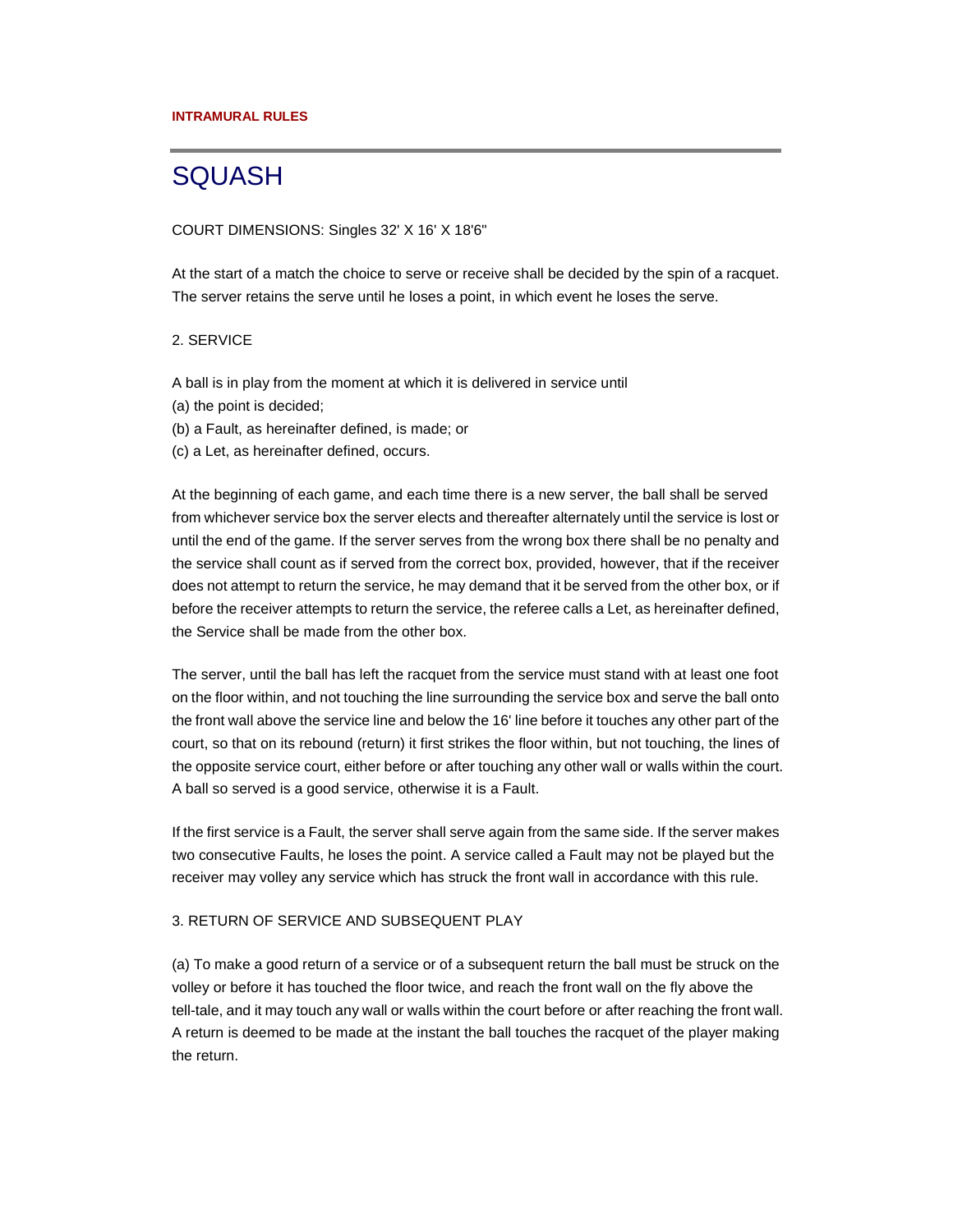(b) If the receiver fails to make a good return of a good service, the server wins the point. If the receiver makes a good return of service the players shall alternate making returns until one player fails to make a good return. The player failing to make a good return loses the point.

(c) Until the ball has been touched or has hit the floor twice, it may be struck at any number of times.

(d) If at any time the ball hits outside the playing surfaces of the court, which includes the ceiling and/or lights or hits a line marking the playing surfaces of the court (except on the first service, when it is one fault), it is a point against the player so hitting the ball.

## 4.SCORE

Each point won by a player shall add one to his score.

#### 5.GAME

The player who first scores fifteen points wins the game excepting that:

(a)At "thirteen all" the player who has first reached the score of "thirteen" must elect one of the following before the next serve:

- (1) Set to five points making the game eighteen points.
- (2) Set to three points making the game sixteen points.
- (3) No set, in which event the game remains fifteen points.

(b) At "fourteen all" provided the score has not been "thirteen all" the player who has first reached the score of "fourteen" must elect one of the following before the next serve:

- (1) Set to three making the game seventeen points.
- (2) No set, in which event the game remains fifteen points.

#### 6.MATCH

A match shall be best three out of five games.

#### 7.KEEP OUT OF OPPONENT'S WAY

Each player must get out of his opponent's way immediately after he has struck the ball and

(a) must give his opponent a fair view of the ball, provided, however, interference purely with his opponent's vision in following the flight of the ball is not a Let;

(b) must give his opponent a fair opportunity to get to and/or strike at the ball;

(c) must allow his opponent to play the ball from any part of the court; and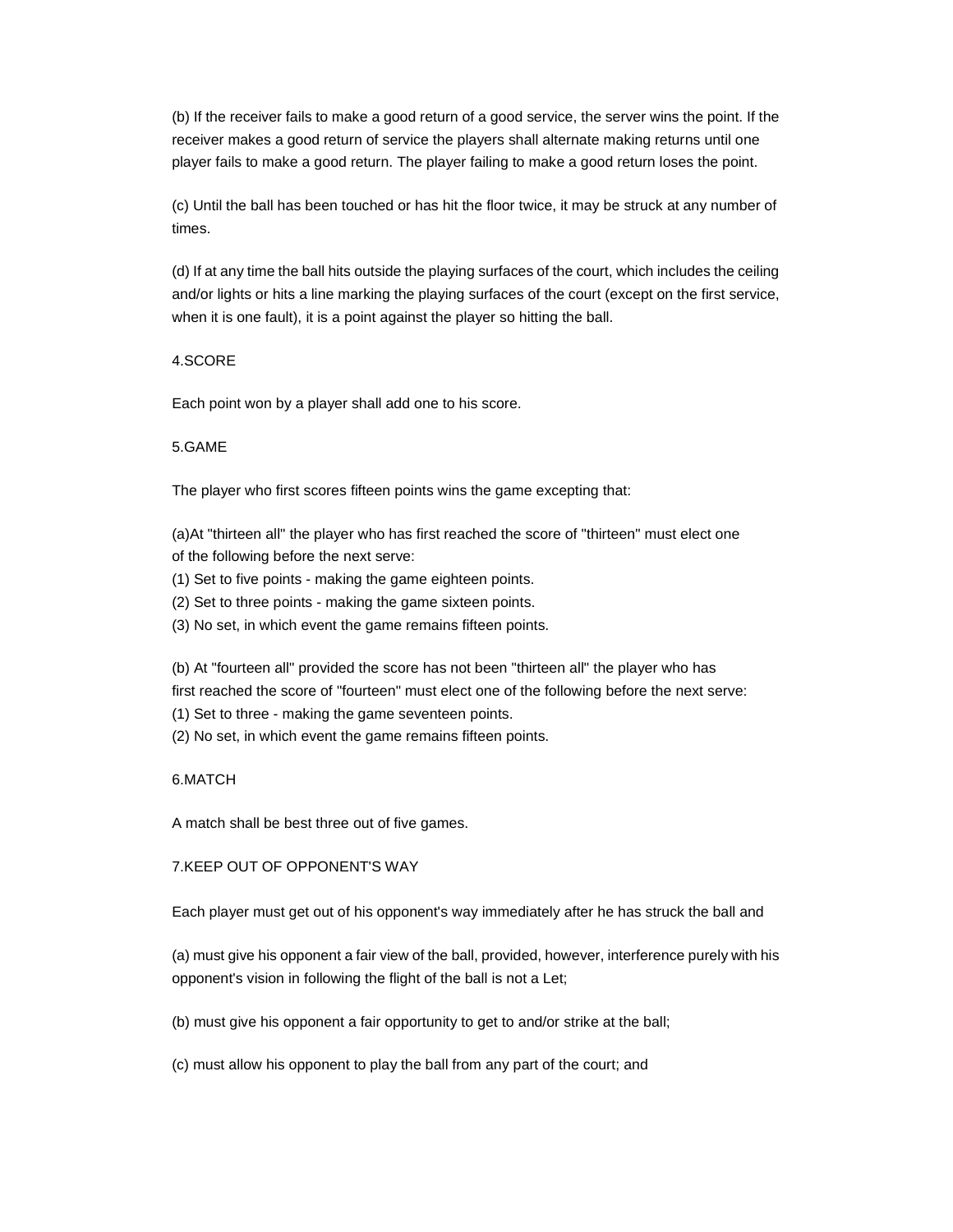(d) must allow his opponent to play the ball to any part of the front wall or to either side wall near the front wall.

# 8. BALL IN PLAY TOUCHING PLAYER

If a ball in play, after hitting the front wall, but before being returned again, shall touch either player, or anything he wears or carries (other than the racquet of the player who makes the return) the player so touched loses the point, except as provided in rule 9.

If a ball in play touches the person who last returned it or anything he wears or carries before it hits the first wall, the player so touched loses the point.

If a ball in play, after being struck on a return, hits the striker's opponent or anything he wears or carries before reaching the front wall:

(a) The player who makes the return shall lose the point if the return would not have been good.

(b) The player who made the return shall win the point if the ball would have gone directly from the racquet of the player making the return to the front wall without first touching any other wall.

(c) The point shall be replayed as a Let (see Rule 9) if the return except for interference would have hit the front wall fairly and (1) would have touched some other wall before so hitting the front wall, or (2) has hit some other wall before hitting the striker's opponent.

When there is no referee, if the players are unable to agree whether the return would have been good or whether the ball would have gone directly to the front wall, the point should be replayed as a Let (see Rule 9).

In all cases covered by this Rule play shall cease even though the ball goes up.

# 9. LET

A Let is the stopping of play and the playing over of a point. On the replay of the point the server

(1) is entitled to two serves even though a Fault was called on the original point;

(2) must serve from the correct box even though he served from the wrong box on the original point; and

(3) provided he is a new server may serve from a service box other than the one he selected on the original point.

In addition to the Lets described in Rules No. 2 and No. 8 (c) the following are Lets if the striker could otherwise have made a good return:

(a) When a player, unavoidably violates Rule 7;